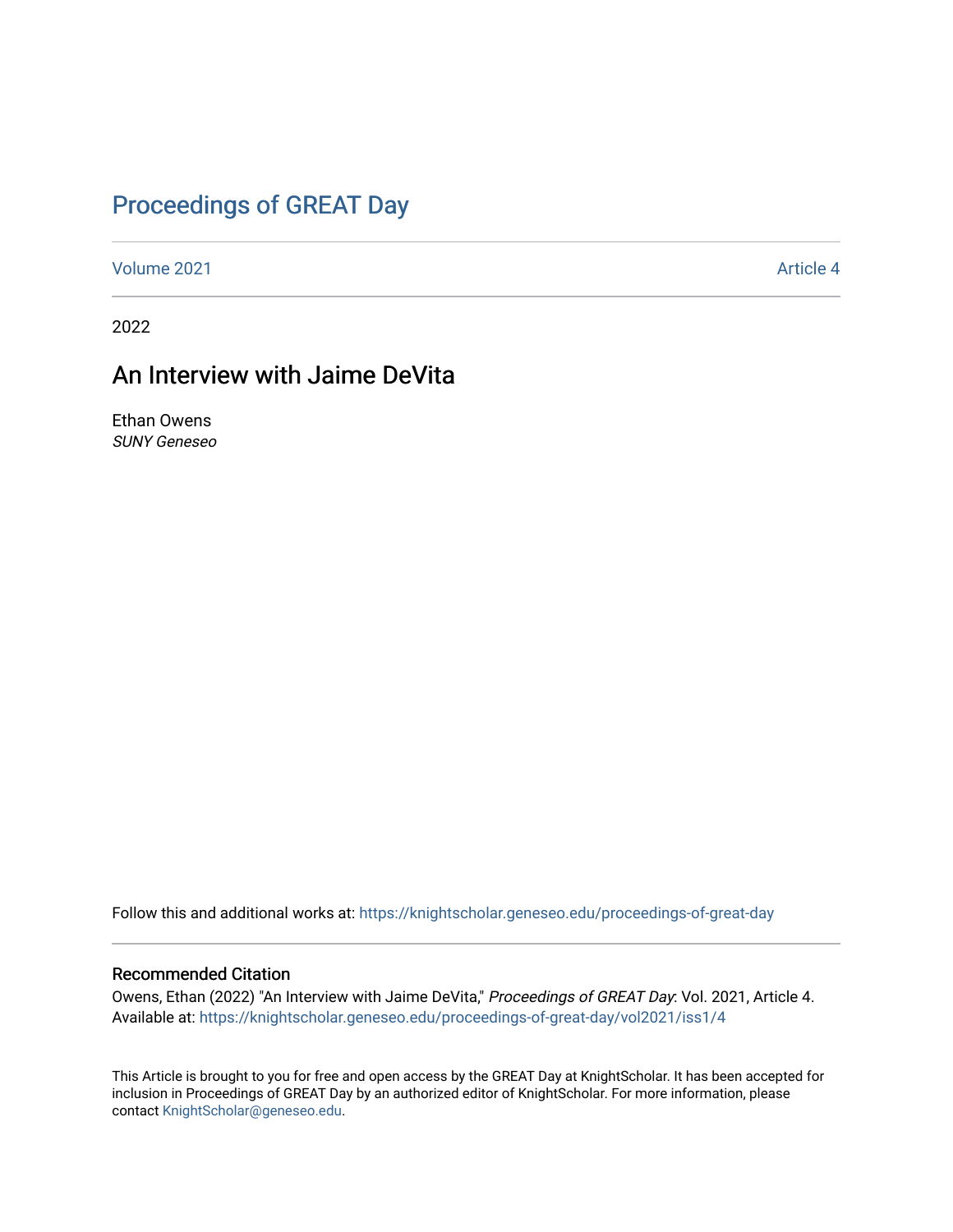# An Interview with Jaime DeVita

## Ethan Owens

Jaime DeVita acted as a student editor for the *Proceedings of GREAT Day* for 2019 and 2020

### **Why did you become an editor for the Proceedings of GREAT Day?**

It was the end of sophomore year and I was in organic chemistry. There was a part of the lab where we had to use a database, and Jonathan Grunert came as a librarian and showed us how to navigate the databases. He mentioned the *Proceedings of GREAT Day* during the lab and said he could really use someone in the STEM field, due to the various STEM disciplines we get with submissions. It intrigued me because, at the time, I was just a normal writer for *The Lamron*. So, being a biology major, and having a minor in math, I rarely ever wrote any papers, but felt that I had a knack for writing and enjoyed it. *The Lamron* sort of fulfilled that for me but after Dr. Grunert explained what the internship was about and was looking for submissions, it piqued my interest and I reached out to him, applied and I got it. I've been doing it for two years now and I've thoroughly enjoyed it.

### **Could you tell me about some of the things that you learned through the Proceedings of GREAT Day that you might use after you graduate?**

I'd say I learned a lot about time management, and how to juggle something that's outside of my course material which I found was sort of a learning curve within my first year of being a part of the proceedings internship. I now know how to properly communicate with people via email, I have a template in my head on how to sound professional and how to get your point across in a concise manner. I also just learned a lot about the various fields of study here at Geneseo. I learned about that last year, citing the different kinds of studies. It taught me more about what Geneseo students can do and what they are doing here on campus.

### **What are your plans for after graduation?**

I have nothing really in the works but I'm studying actuarial science. I figured that out a little late in the game here at Geneseo being a biology major, I realized my junior year, that's what I wanted to do. So I've taken the actuarial science class with Dr. Tom here at Geneseo and have been studying for my first exam, which is just a little behind track of if you knew from the get go by like a year. So my plan after graduation is to really lock in studying and passing those exams to be able to join the field and become an actuary.